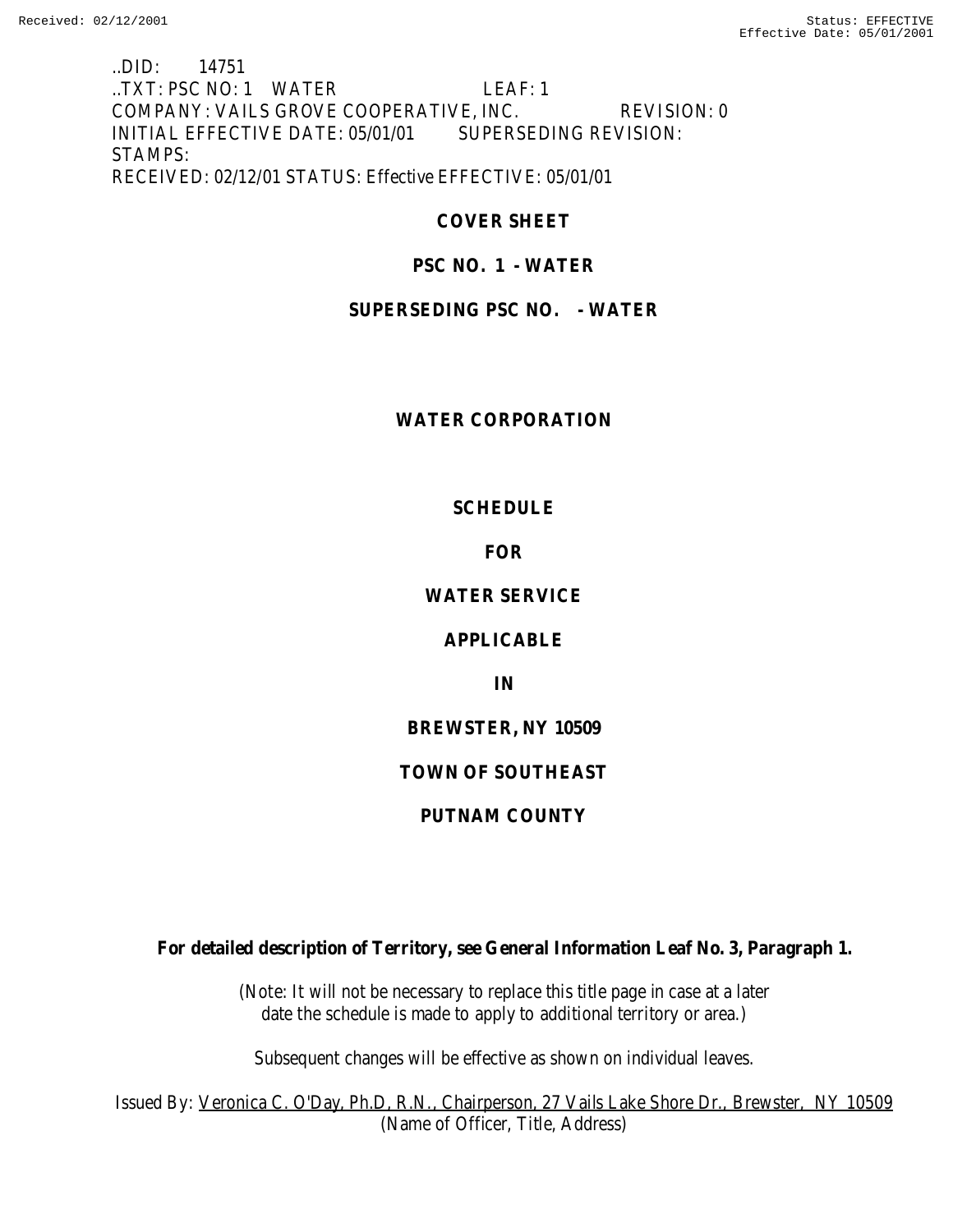..DID: 14758 ..TXT: PSC NO: 1 WATER LEAF: 2 COMPANY: VAILS GROVE COOPERATIVE, INC. REVISION: 0 INITIAL EFFECTIVE DATE: 05/01/01 SUPERSEDING REVISION: STAMPS: RECEIVED: 02/12/01 STATUS: Effective EFFECTIVE: 05/01/01

#### **TABLE OF CONTENTS**

|                                                                                                                                                           | <b>GENERAL INFORMATION</b>                                     | <b>LEAF NO.</b> |
|-----------------------------------------------------------------------------------------------------------------------------------------------------------|----------------------------------------------------------------|-----------------|
| 1.                                                                                                                                                        | Territory                                                      | 3               |
| 2.                                                                                                                                                        | Application for Water Service                                  | 3               |
| 3.                                                                                                                                                        | Deposits - Security                                            | 3               |
| 4.                                                                                                                                                        | Deposits - Interest                                            | 4               |
| 5.                                                                                                                                                        | Deposits - Return                                              | 4               |
| 6.                                                                                                                                                        | Deposits - Other                                               | 4               |
| 7.                                                                                                                                                        | <b>General Rules</b>                                           | $5 - 6$         |
| 8.                                                                                                                                                        | Metered Service                                                | $6 - 7$         |
| 9.                                                                                                                                                        | <b>Unmetered Service</b>                                       | 7               |
|                                                                                                                                                           | 10. Extension of Mains                                         | 7               |
|                                                                                                                                                           | 11. Discontinuance of Service - Non-payment                    | $7 - 8$         |
|                                                                                                                                                           | 12. Discontinuance of Service - Other                          | $8 - 9$         |
|                                                                                                                                                           | 13. Discontinuance of Residential Service - Special Procedures | 9               |
|                                                                                                                                                           | 14. Deferred Payment Agreements                                | 9               |
|                                                                                                                                                           | 15. Complaint Handling Procedures                              | 10              |
|                                                                                                                                                           | 16. Restoration of Service                                     | $10 - 11$       |
|                                                                                                                                                           | 17. Interest on Customer Overpayments                          | 11              |
|                                                                                                                                                           | 18. Regulation                                                 | 11              |
| <b>RATES</b><br>Service Classification No. 1<br>12<br>Issued By: Veronica C. O'Day, Ph.D., R.N., Chairperson, 27 Vails Lake Shore Dr., Brewster, NY 10509 |                                                                |                 |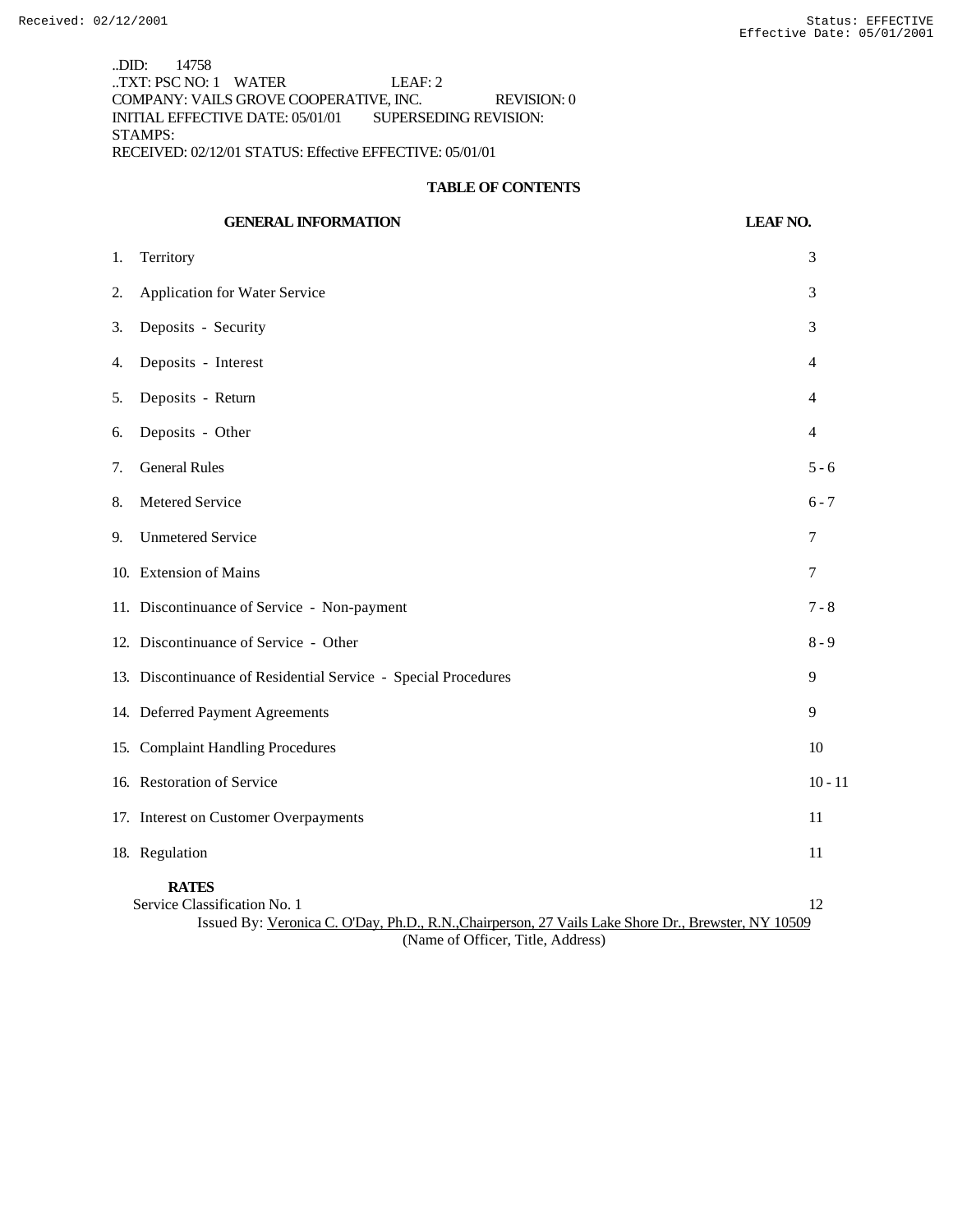..DID: 14759 ..TXT: PSC NO: 1 WATER LEAF: 3 COMPANY: VAILS GROVE COOPERATIVE, INC. REVISION: 0 INITIAL EFFECTIVE DATE: 05/01/01 SUPERSEDING REVISION: STAMPS: RECEIVED: 02/12/01 STATUS: Effective EFFECTIVE: 05/01/01

### **GENERAL INFORMATION**

1. Territory (County, Town, Development, Streets, etc.)

 BREWSTER, NY 10509 TOWN OF SOUTHEAST PUTNAM COUNTY

- 2. Application for Water Service
	- A. Written application for service may be required.
	- B. A separate application may be required for each premises.
	- C. Premises may be subject to inspection by the company.
	- D.Applications need not be accepted from customers with charges due on any water accounts with the company. The company must accept an application if the customer enters into a deferred payment agreement.

E.Service pipe installations are subject to company approval.

- 3. Deposits Security
	- A.As a condition of receiving service, the company may require a deposit from customers that are delinquent (having a bill remaining unpaid 23 days from the date mailed), seasonal, short term or temporary or who have had service terminated for non-payment during the preceding 6 months. In addition, a deposit may also be required from a nonresidential customer whose credit has not been established with the company. A delinquent customer shall be provided with a written notice 20 days before the deposit is assessed which states that failure to make timely payments will permit the company to require a deposit from such customer.
	- B.Deposits from applicants and customers may not exceed two times the estimated average monthly bill for a calendar year, except in the case of customers whose usage varies widely where deposits may not exceed twice the average monthly bill for the peak season.
	- C.The company shall perform an annual review of the billing history of every customer who has a deposit with the company to assure that a deposit is still required under (3A) above and that the amount of the deposit conforms with (3B) above. The company reserves the right to review the deposit at any time. If a review shows that the deposit held falls short of the amount the company may require by 25 percent or more, the company may require the payment of an additional amount. If a review shows that the deposit held exceeds the amount required by 25 percent or more, the company shall refund the excess to the customer. The customer may request a downward revision of the deposit. Issued By: Veronica C. O'Day, Ph.D., R.N.,Chairperson, 27 Vails Lake Shore Dr., Brewster, NY 10509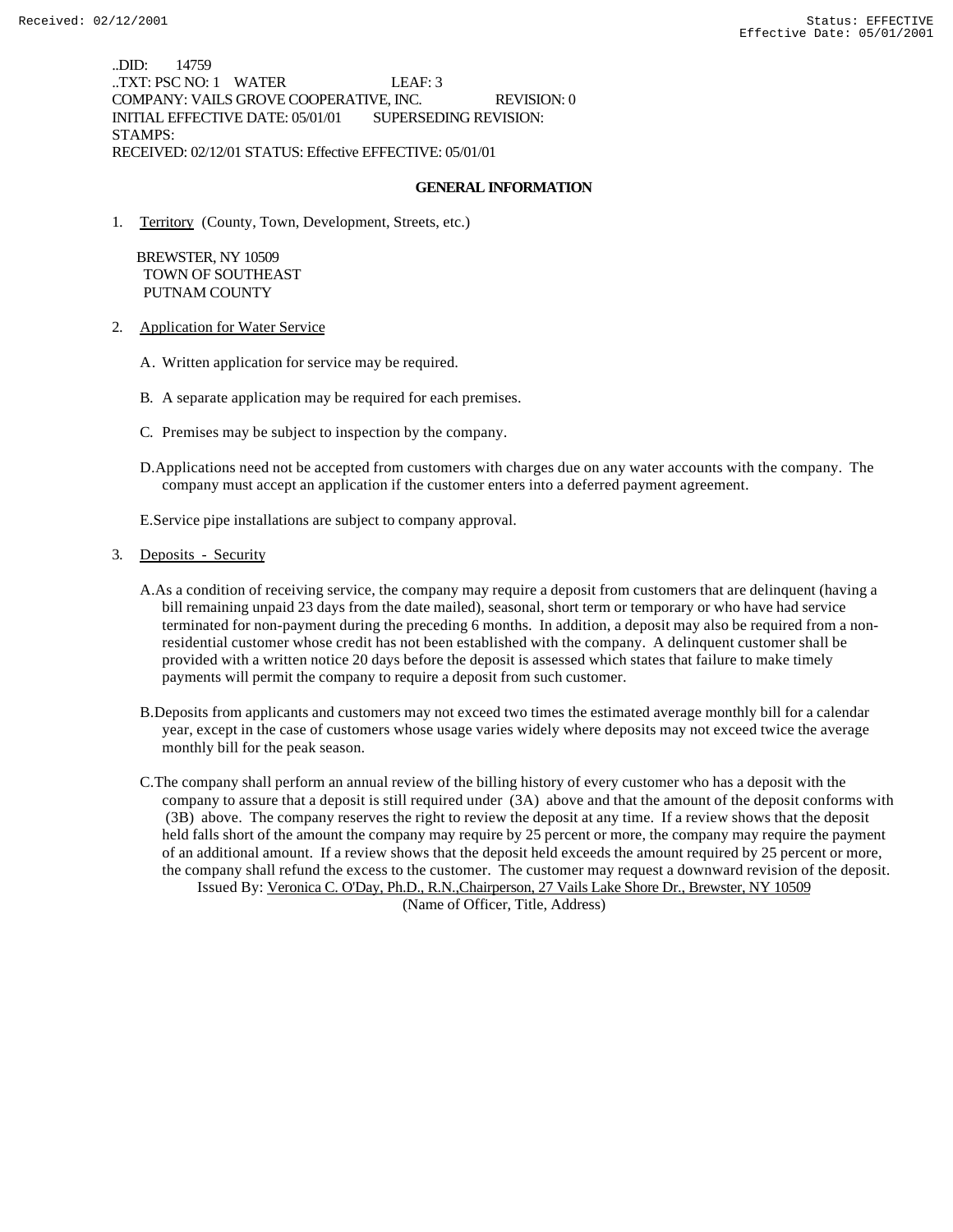..DID: 14760 ..TXT: PSC NO: 1 WATER LEAF: 4 COMPANY: VAILS GROVE COOPERATIVE, INC. REVISION: 0 INITIAL EFFECTIVE DATE: 05/01/01 SUPERSEDING REVISION: STAMPS: RECEIVED: 02/12/01 STATUS: Effective EFFECTIVE: 05/01/01

#### **GENERAL INFORMATION**

#### 4. Deposits - Interest

Every deposit shall earn simple interest at the rate per annum prescribed by the Public Service Commission. The interest must be paid to customers when the deposit is returned. If the deposit has been held for 12 consecutive months or more, the interest must be credited to the customer no later than the first bill rendered after the next succeeding first day of October and at the end of each succeeding 12 month period.

#### 5. Deposits - Return

- A.The company shall return to a customer a deposit or portion of a deposit and all interest thereon no more than 30 days after:
	- (1) the day the account is closed and all bills are paid; or
	- (2)the date of the first bill for service rendered after a 12 month period during which time the customer was not delinquent, provided there is no other basis for the company to request a deposit; or
	- (3)a review of the deposit shows that a reduction of the deposit is warranted.
- B.A deposit or portion of a deposit plus interest thereon that is subject to return may be credited to the customer's account in the amount of any outstanding charges. If any balance remains, a refund check shall be issued.
- 6. Deposits Other
	- A.In the event that the applicant desires service for a trailer or other non-permanent structure, he shall deposit with the company all costs of the connection of such service. Said deposit shall bear simple interest as required above and shall be refunded at the end of 10 years, or sooner in the event that a permanent structure for such service connection is completed.
	- B.The company may also require deposits from customers to guarantee future payments as set forth in lawn sprinkler, main extension, or other forms of contracts which are in a form approved by the Public Service Commission. The interest rates for these deposits will be the same as the interest rates for security deposits and such interest will be credited to the customer as prescribed by Commission rules.

Issued By: Veronica C. O'Day, Ph.D., R.N., Chairperson, 287 Vails Lake Shore Dr., Brewster, NY 10509 (Name of Officer, Title, Address)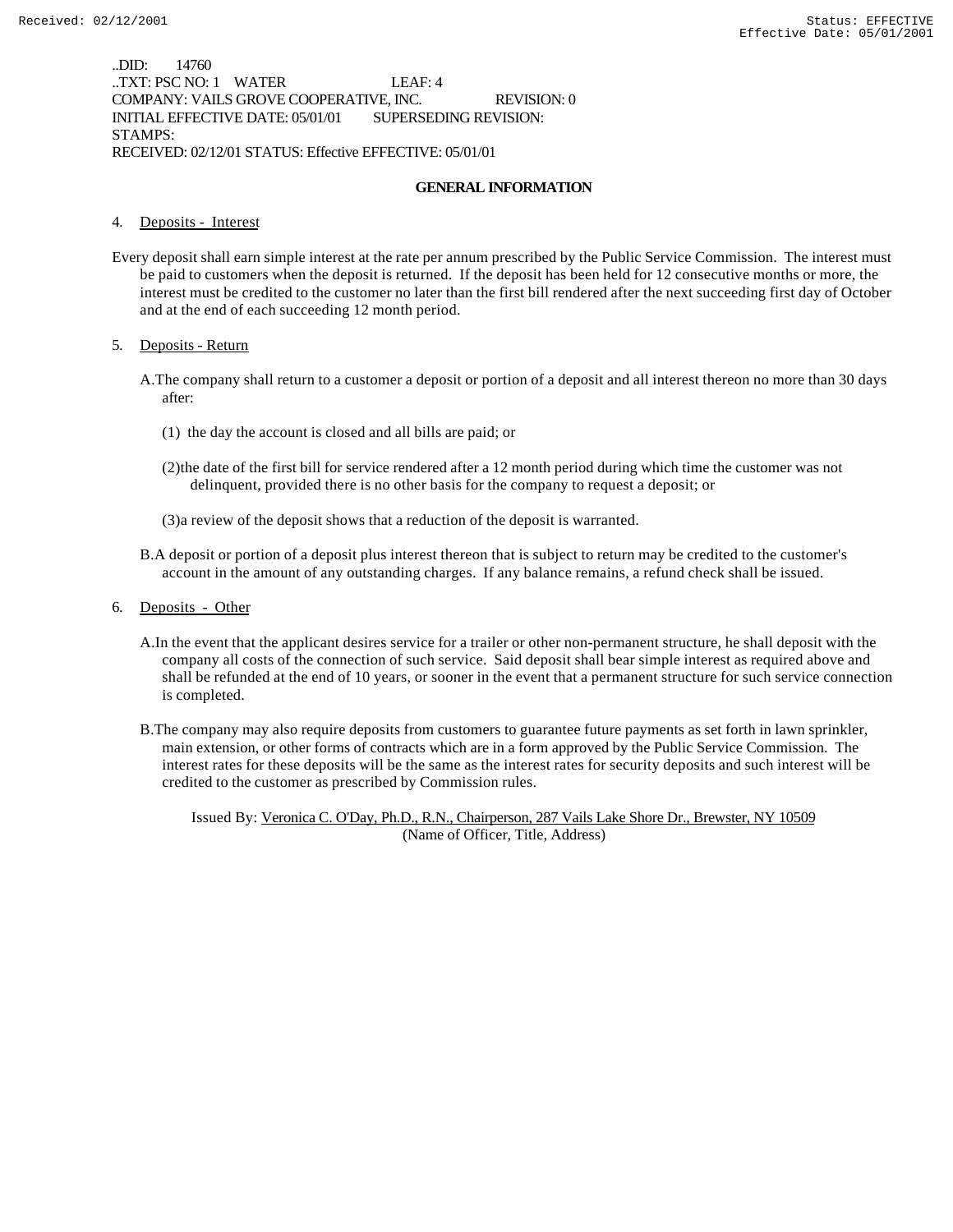..DID: 14761 ..TXT: PSC NO: 1 WATER LEAF: 5 COMPANY: VAILS GROVE COOPERATIVE, INC. REVISION: 0 INITIAL EFFECTIVE DATE: 05/01/01 SUPERSEDING REVISION: STAMPS: RECEIVED: 02/12/01 STATUS: Effective EFFECTIVE: 05/01/01 RECEIVED: STATUS: EFFECTIVE:

#### **GENERAL INFORMATION**

- 7. General Rules
- A.Customers must provide 10 days' written notice prior to the date on which termination of service is requested or prior to a change of occupancy, until which date the customer will be responsible for payment of service.
	- B.Fire hydrants shall not be used without the written permission of the company or unless in conformance with filed fire protection tariff provisions.
	- C.The company will not be liable for damage resulting from the presence of its facilities, supply, or use of water service, except damage resulting from gross negligence of the company.
	- D.The company may shut off water in its mains to make repairs and extensions. Where possible, proper advance notice will be made to customers affected.
	- E.The use of water for sprinkling, swimming pools, or other less essential uses may be restricted or prohibited where such use may unreasonably reduce the adequacy of service for other domestic purposes.
	- F.There must be a separate service for each premises.

G.Installation of service pipes and mains will not normally be made when the ground is frozen.

- H.The customer is responsible for service pipes and plumbing within the property line. Any plumbing work done on the customer's service pipe is subject to approval by the company. No underground work shall be covered up until it has been inspected and approved by the company.
- I.All leaks on customer premises or the customer portion of the service pipe must be repaired as soon as possible.
- J.All mains, services (up to the property line) and other water system facilities will be maintained and replaced by the company.
- K.The company will supply water in the distribution system at pressures between 20 and 100 pounds per square inch (psi) and will strive, where practicable, to maintain a normal working pressure of 60 psi with a minimum of 35 psi. If the company makes changes to its system which cause the pressure to increase to over 100 psi to existing customers, the company will be responsible for the first installation of the necessary equipment in the customer's premises. From that point on the equipment will be considered part of the customer's internal plumbing and the customer will be responsible for its maintenance or replacement. If a water pressure reducing valve, in the customer's or applicant's opinion, is necessary or desired to safeguard the plumbing, it is the customer's or applicant's responsibility to purchase, install and maintain this equipment. Where a pressure reducing valve is used it is also advisable to install a suitable pressure relief valve. All installations will comply with the local building codes and standards and are considered a part of the customer's internal plumbing.

Issued By: Vernica C. O'Day, Ph.D., R.N., Chairperson, 27 Vails Lake Shore Dr., Brewster, NY 10509 (Name of Officer, Title, Address)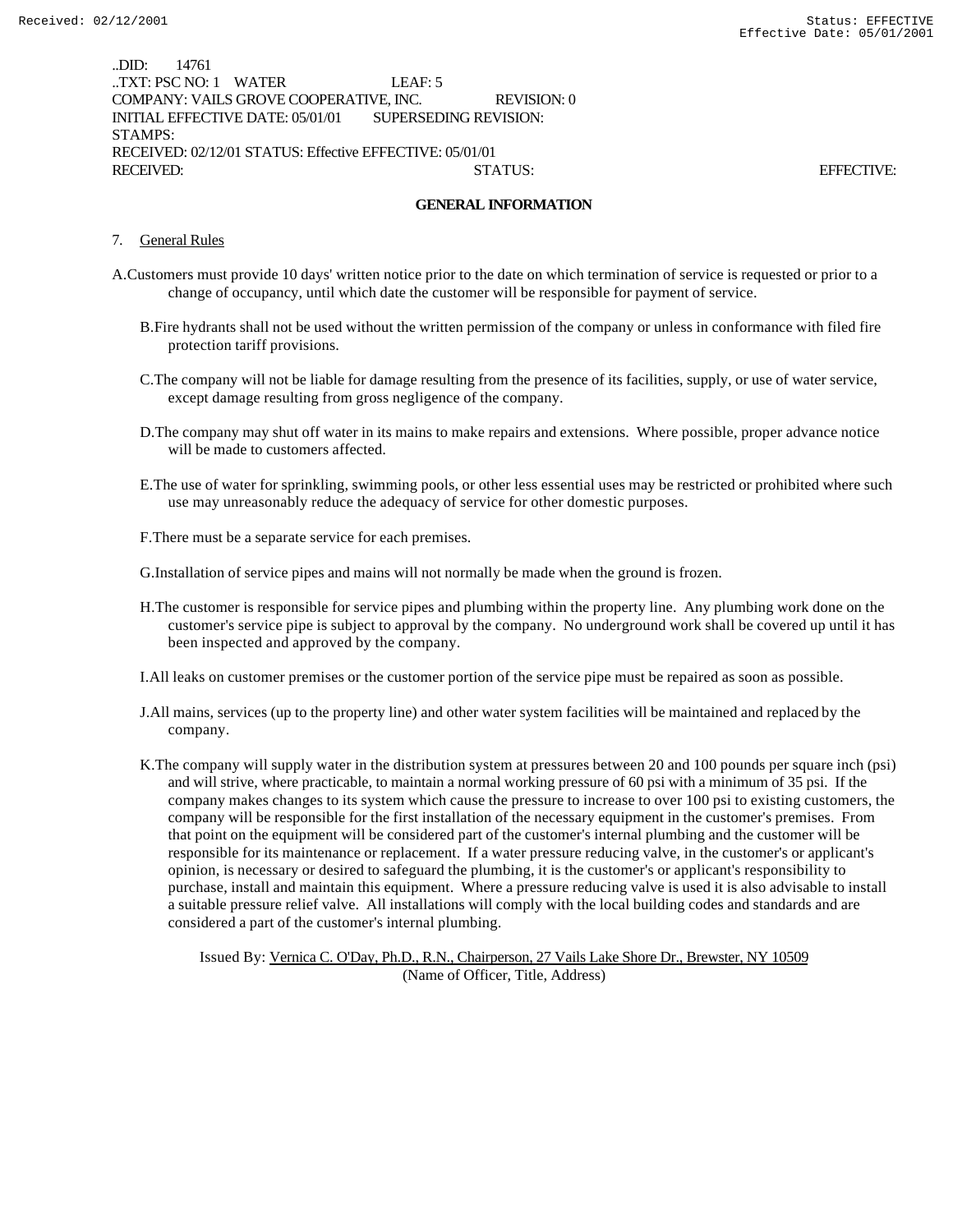..DID: 14762 ..TXT: PSC NO: 1 WATER LEAF: 6 COMPANY: VAILS GROVE COOPERATIVE, INC. REVISION: 0 INITIAL EFFECTIVE DATE: 05/01/01 SUPERSEDING REVISION: STAMPS: RECEIVED: 02/12/01 STATUS: Effective EFFECTIVE: 05/01/01

#### **GENERAL INFORMATION**

- L.Where an applicant is seeking service at an elevation or gradient which could not otherwise be adequately serviced by existing plant, the company will require that the applicant bear the additional cost of providing such extraordinary service, or in the alternative, require the applicant to purchase, install and maintain the necessary special equipment, such as a hydro-pneumatic system, needed to serve the premises. The installation of a hydro-pneumatic system as part of the customer's internal plumbing may be subject to approval of the Health Department and should comply with local building codes and standards.
- M.Cross connections to water sources other than the company's or with other facilities are strictly prohibited. Customers must, at their expense, install and maintain such backflow prevention devices as may be required by the company in accordance with good water works practice or applicable laws or regulations.
- N.Customers must permit company representatives to enter their premises on reasonable request for purposes relating to the operation and maintenance of the company's system, including inspection of the customer's and the company's facilities, installation, reading, testing, replacement and removal of meters, and terminating and restoring service.
- O.No person shall maliciously, willfully or negligently break, damage, destroy, uncover, deface, block access to or tamper with any pipe, valve, meter, structure, appurtenance or equipment which is a part of the water works system.
- 8. Metered Service (if applicable and provided for in Service Class No. \_ or Nos. \_)

A.A meter of a type approved by the Commission is required for each premises.

- B.The company will furnish, install, and maintain the meter. Unless the meter register is set at zero, the company shall attach a tag with the date and meter dial reading at the time of installation.
- C.The customer will provide a location for the meter acceptable to the company and will be responsible for the cost of repairing damage resulting from human interference, frost, backflow of hot water, or other such causes.
- D.Where the company agrees it is necessary to set a meter outside the building, it shall be installed at the expense of the customer in a pit acceptable to the company which is both water-tight and frostproof. The cover of the pit shall be fastened with a convenient locking device. Where the distance from the property line to the front wall of the building is greater than 75 feet, the company may require that the meter be set in a pit at or near the property line. If the pit is to be installed on property not owned or controlled by the customer, written consent of the owner of the property shall be obtained prior to the installation.

Issued By: Veronica C. O' Day, Ph.D., R.N., Chairperson, 27 Vails Lake Shore Dr., Brewster, NY 10509 (Name of Officer, Title, Address)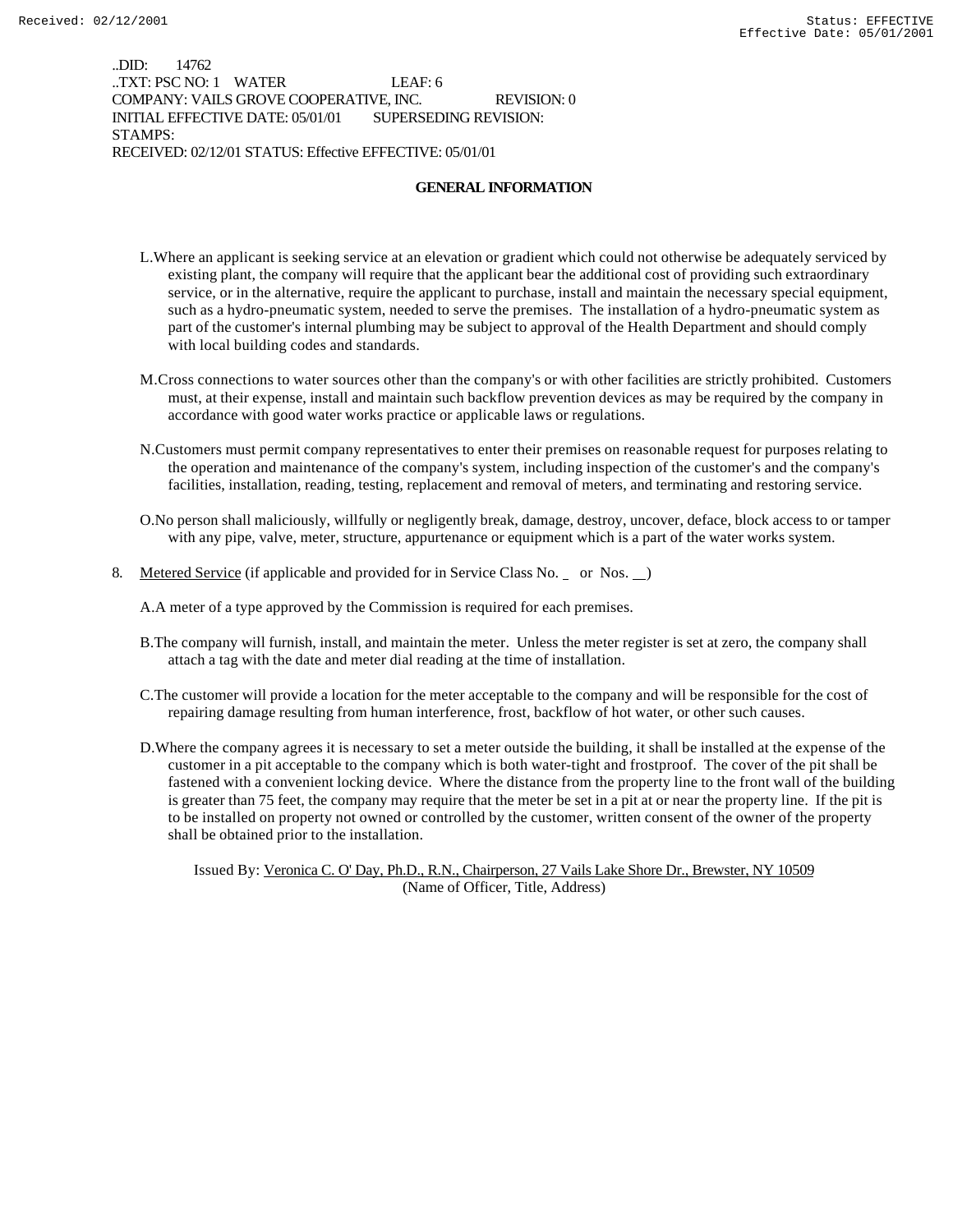..DID: 14752 ..TXT: PSC NO: 1 WATER LEAF: 7 COMPANY: VAILS GROVE COOPERATIVE, INC. REVISION: 0 INITIAL EFFECTIVE DATE: 05/01/01 SUPERSEDING REVISION: STAMPS: RECEIVED: 02/12/01 STATUS: Effective EFFECTIVE: 05/01/01

#### **GENERAL INFORMATION**

E.The company reserves the right to remove, test, and replace the meter.

- F.The company shall afford the customer an opportunity to verify the final reading of any water meter removed from the premises and obtain the customer's signature on a meter removal card which shows the date removed and the reading.
- G.Meters will be tested in conformance with rules of the Public Service Commission. In the case of a disputed account involving the accuracy of the meter, the company will have the meter tested upon the request of the customer. Should the customer request to have a second meter test within 1 year, the customer will be responsible for the actual cost incurred to have the meter tested including the cost to remove the meter, payable in advance to the company. This fee will be refunded if the meter's final weighted average is found to register in excess of 100 percent. Adjustments in bills for over-registration of the meter will be made in accordance with the current rules of the Public Service Commission.

H.Bills will show meter readings and the dates read.

I.Bills will be reasonably estimated where a meter has been inaccessible and will be so indicated on the bill.

J.Where a meter has ceased to register or its percentage of accuracy cannot be determined, an estimated bill for the current period may be rendered. For all other periods the bill shall be the minimum applicable charge.

9. Unmetered Service (if applicable and provided for in Service Class No.  $1$  or Nos.  $)$ 

All applicable provisions of this tariff shall apply.

10. Extension of Mains

Mains will be extended in conformance with Commission Rules and Regulations found in 16 NYCRR, Part 501.

11. Discontinuance of Service - Non-Payment

 Service may be discontinued under the following provisions: for non-payment of any amount due for water supplied, for failure to make any payment due under a deferred payment agreement or for meter repairs (see Section 8C), for failure to post a required deposit or for failure to pay any fee or charge accruing under the contract or tariff.

Issued By: Veronica C. O'Day, Ph.D., R.N., Chairperson, 27 Vails Lake Shore Dr., Brewster, NY (Name of Officer, Title, Address)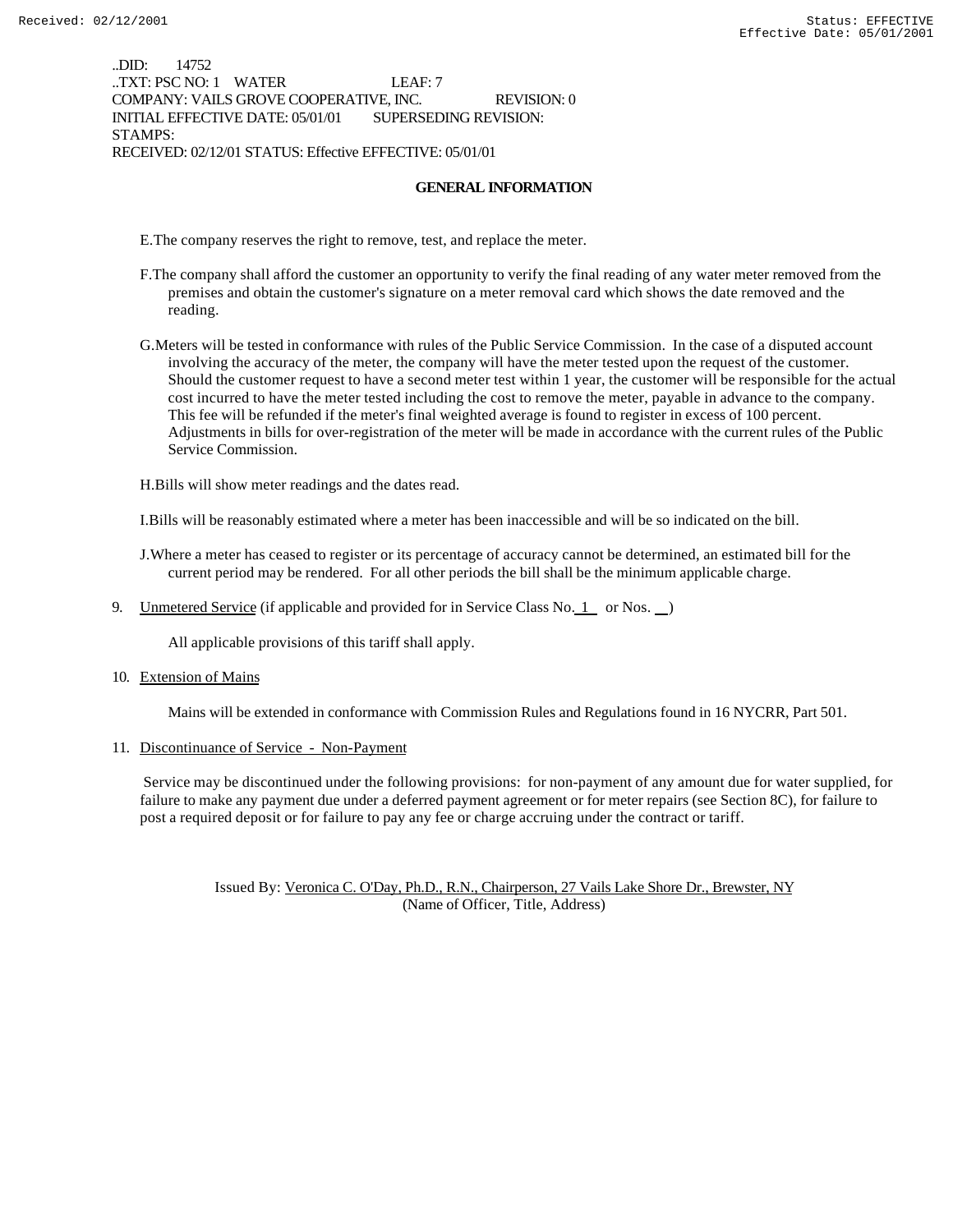..DID: 14753 ..TXT: PSC NO: 1 WATER LEAF: 8 COMPANY: VAILS GROVE COOPERATIVE, INC. REVISION: 0 INITIAL EFFECTIVE DATE: 05/01/01 SUPERSEDING REVISION: STAMPS: RECEIVED: 02/12/01 STATUS: Effective EFFECTIVE: 05/01/01

#### **GENERAL INFORMATION**

- A.A bill not paid within 23 days of mailing is considered delinquent, and the company may discontinue service after complying with 16 NYCRR, Part 533 which requires: (1) 15 days written notice if served personally, or (2) 15 days after a registered letter containing such notice has been signed or refused, or (3) 18 days after mailing written notice in a post-paid wrapper. Service will not be re-established until payment of all proper arrears, charges and deposits is made or a deferred payment agreement is entered into. Receipt of a subsequently dishonored negotiable instrument in response to a notice of discontinuance shall not constitute payment of the customer's account and the company shall not be required to issue additional notice prior to discontinuance. There will be a charge for processing all returned checks equal to the bank charge plus a handling fee of \$5.00 (not to exceed the maximum allowed by section 5-328 of General Obligations Law).
- B.The company will not discontinue service to residential premises for non-payment of bills on a Friday, Saturday, Sunday, public holiday (as defined in General Construction Law), or on a day on which the utility's main office is closed. Discontinuance can only take place from Monday to Thursday between the hours of 8 a.m. and 4 p.m.
- C.The company will not discontinue service for non-payment of bills to any person or entity receiving public assistance if the payment for such service is to be paid directly by the Department of Social Services or by the local Social Services representatives.

#### 12. Discontinuance of Service - Other

- A.Service rendered under any application, contract or agreement may be discontinued by the company after reasonable notice for any of the following reasons:
	- (1)For willful or indifferent waste of water due to any cause or for non-authorized use of water.
	- (2)For failure to protect from damage the meter and connection, or for failure to protect and maintain the service pipe or fixtures on the property of the customer in a condition satisfactory to the company.
	- (3)For tampering with any meter, connections, service pipe, curb cock, seal or any other appliance of the company controlling or regulating the customer's water supply.
	- (4)For failure to provide the company's employees reasonable access to the premises supplied, or for obstructing the way of ingress to the meter or any other appliances controlling or regulating the customer's water supply.

(5)In case of vacancy of the premises.

Issued By: Veronica C. O'Day, Ph.D., R.N., Chairperson, 27 Vails Lake Shore Dr., Brewster, NY 10509 (Name of Officer, Title, Address)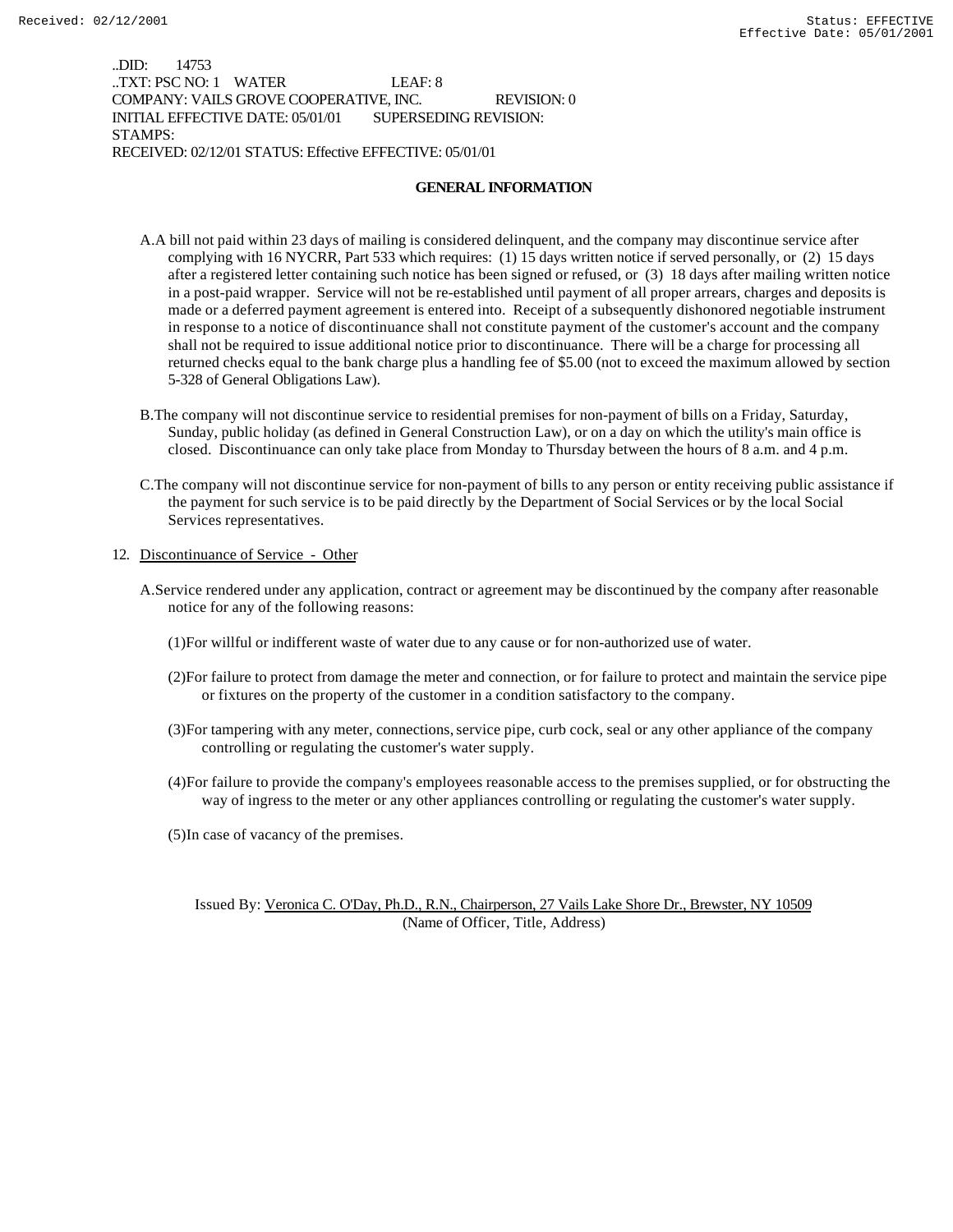..DID: 14754 ..TXT: PSC NO: 1 WATER LEAF: 9 COMPANY: VAILS GROVE COOPERATIVE, INC. REVISION: 0 INITIAL EFFECTIVE DATE: 05/01/01 SUPERSEDING REVISION: STAMPS: RECEIVED: 02/12/01 STATUS: Effective EFFECTIVE: 05/01/01

#### **GENERAL INFORMATION**

- (6)For cross connections.
- (7)For submetering or reselling water.
- (8)For non-compliance with water usage restrictions.
- (9)For violation of any rule or regulation of the company as filed with the Public Service Commission, provided such violation affects the reliability or integrity of the water system.
- B.Written notice of discontinuance of service shall contain the information required by 16 NYCRR Section 533.3 and will be given except in those instances where a public health hazard exists.
- C.The company may, at any time, temporarily discontinue water service in case of accident, or for the purpose of making connections, alterations, repairs, changes, etc.
- D.Except as stated in the preceding paragraph, or in the case of a violation that threatens the integrity of the water system, the company shall not discontinue service to any customer on a Friday, Saturday, Sunday, Public Holiday or on a day when the company is not open for business. Public Holiday shall refer to those holidays defined in the General Construction Law.

#### 13.Discontinuance of Residential Service - Special Procedures

 If termination of service would result in serious impairment to health and safety, the company must delay the termination of service or, if service has already been terminated, must restore service, for thirty days under the following conditions:

- A. all occupants are either blind, disabled, 62 years of age or older or 18 years of age or under;
- B. a medical emergency exists; or
- C. if heating would be affected between November 1 and April 1.

 It is the customer's responsibility to notify the company that such conditions exist and to provide any required documentation. The company may require that the customer make appropriate arrangements to pay any arrears as well as pay current bills.

14. Deferred Payment Agreements

 In addition to those circumstances in Section 13, the company will consider granting customers reasonable payment terms in cases where a customer is threatened with termination of service, or where the company has issued a backbill to a customer. Any such agreement may require the customer to make a reasonable down payment, and to pay current bills when issued.

Issued By: Veronica C. O'Day, Ph.D., R.N., Chairperson, 27 Vails Lake Shore Dr., Brewster, NY 10509 (Name of Officer, Title, Address)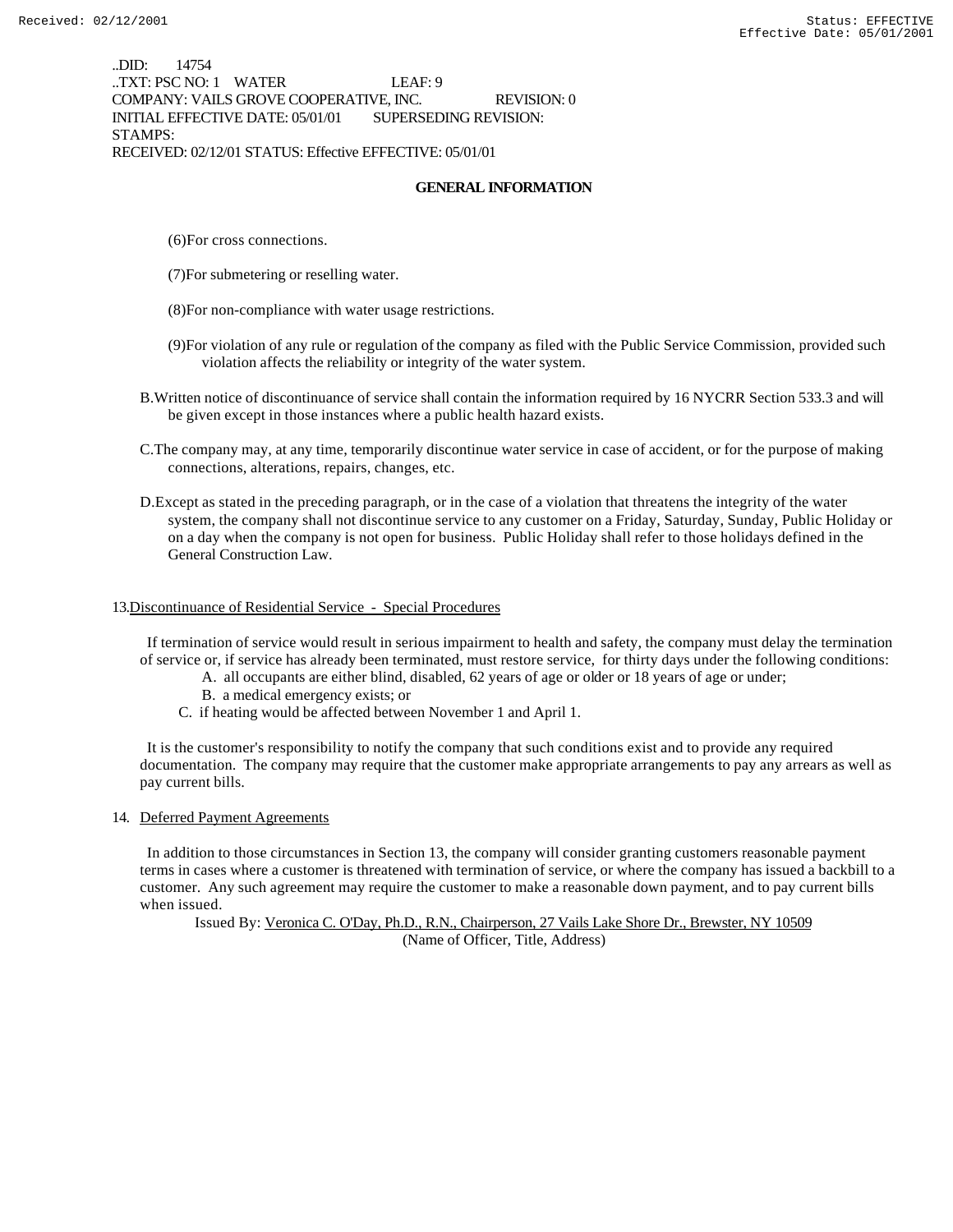..DID: 14755 ..TXT: PSC NO: 1 WATER LEAF: 10 COMPANY: VAILS GROVE COOPERATIVE, INC. REVISION: 0 INITIAL EFFECTIVE DATE: 05/01/01 SUPERSEDING REVISION: STAMPS: RECEIVED: 02/12/01 STATUS: Effective EFFECTIVE: 05/01/01

## **GENERAL INFORMATION**

### 15. Complaint Handling Procedures

- A. The company will promptly investigate and evaluate all complaints received from customers regarding bills for service rendered or required deposits. The results of the company's findings will be reported to the customer. During the period of investigation and evaluation, service will not be discontinued, nor shall a new notice of termination be issued, provided, however, that the customer will be required to pay the undisputed portion of any balance due, which may include bills for current usage.
- B. After the completion of such an investigation, if the company determines that the disputed service has been rendered, or that the disputed charge or deposit is proper in whole or in part, the company may require that the full bill or deposit be paid. Appropriate notices of the determination shall be given to the customer, and where notice of discontinuance of service was previously sent, or is served with the determination, such notice shall include a statement advising the customer of the availability of the Commission's complaint handling procedures, including the address and telephone number of the Department's Consumer Services Division. Where prior notice of discontinuance was sent, company procedure provides for discontinuance of service if customer fails to pay the proper amount due and owing within 5 days after notice of the company determination was served personally on the customer or at least 8 days after mailing of the notice. Under no circumstances will discontinuance of service occur if so precluded by the Commission.
- C. In situations where the complaint procedures of the Commission have been invoked and it is determined that the disputed service has been rendered or that the disputed charge or deposit is proper and prior notice of discontinuance was sent, a customer's service will not be discontinued for failure to pay the amount found due and owing until at least 5 days after notice of the Commission's determination, where personal service is made, or at least 8 days after mailing of such a notice.

### 16. Restoration of Service

 A charge will be made to restore service after discontinuance at the member's request, for nonpayment or for violation of these rules.

 This charge or charges will be a rate agreed upon by the members of the Association and will appear on all written notices of discontinuation of service. Any member has the right to request that the Department of Public Service investigate the charges. Issued By: Veronica C. O'Day, Ph.D., R.N., Chairperson, 27 Vails Lake Shore Dr., Brewster, NY 10509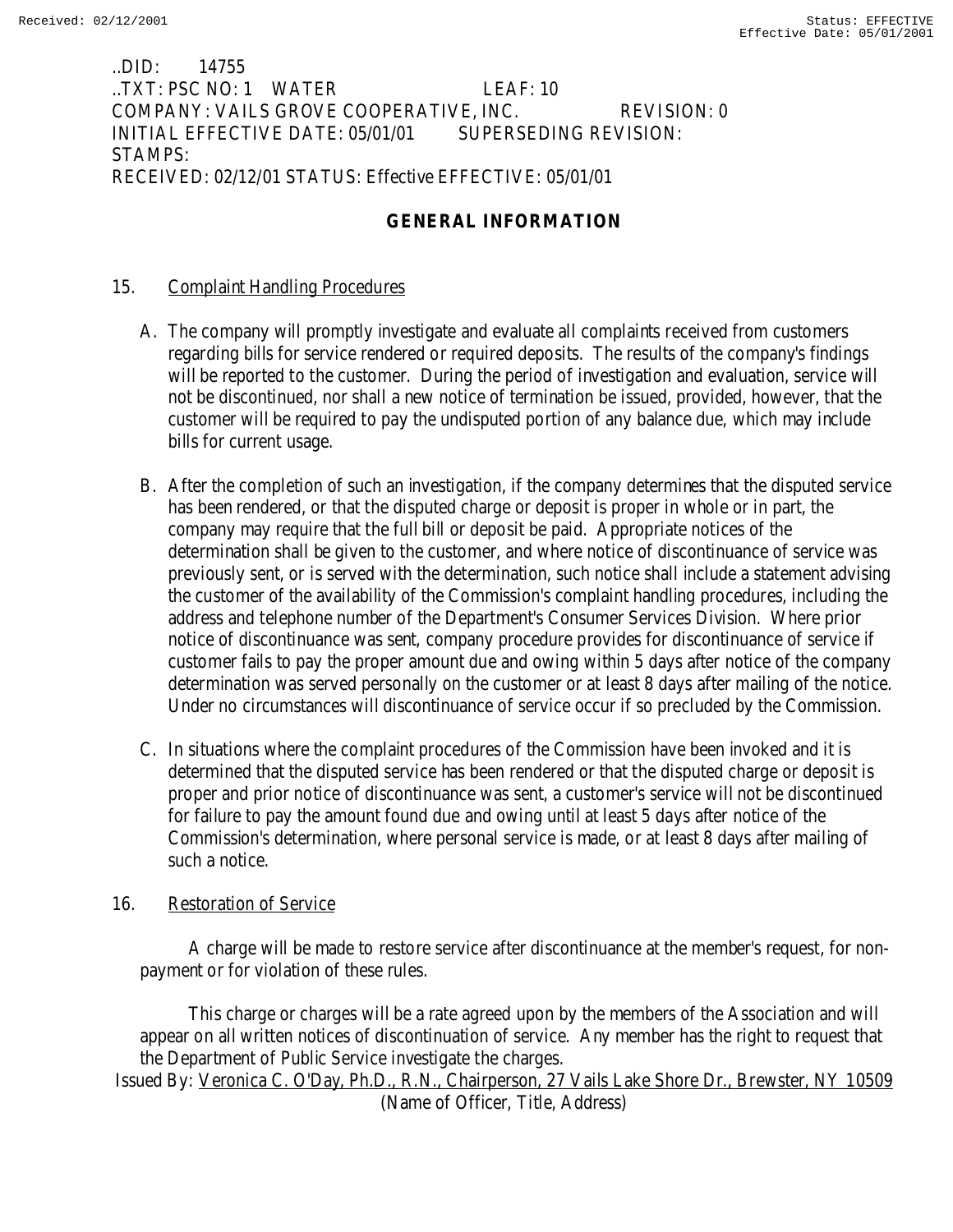### ..DID: 14756 ..TXT: PSC NO: 1 WATER LEAF: 11 COMPANY: VAILS GROVE COOPERATIVE, INC. REVISION: 0 INITIAL EFFECTIVE DATE: 05/01/01 SUPERSEDING REVISION: STAMPS: RECEIVED: 02/12/01 STATUS: Effective EFFECTIVE: 05/01/01 RECEIVED: STATUS: EFFECTIVE:

### **GENERAL INFORMATION**

In a case where service is being restored after discontinuance for non-payment, the Association may require full payment of all arrears as well as the restoration of service charge. If the Association and the member have entered into some form of payment agreement, the agreed upon down payment may be required before service will be restored.

If it becomes necessary to disconnect service at the main because of willful acts of a member, the service restoration charge will include the actual costs incurred by the Association to disconnect and reconnect the service.

### 17. Interest on Customer Overpayments

The company will provide interest on a customer overpayment as follows:

- A. A customer overpayment is defined as payment by the customer to the company in excess of the correct charge for water service supplied to the customer which was caused by erroneous billing by the utility.
- B. The rate of interest on such amounts shall be the greater of the unadjusted customer deposit rate or the applicable late payment rate, if any, for the service classification under which the customer was billed. Interest shall be paid from the date when the customer overpayment was made, adjusted for any changes in the deposit rate or late payment rate, and compounded monthly, until the date when the overpayment was refunded.
- C. The company will not pay interest on customer overpayments that are refunded within 30 days after such overpayment is received by the company.

#### 18. Regulation

 All matters, rules and other situations concerning the rendering of water service which are not specifically covered herein or in a provision of the New York State Codes, Rules and Regulations and which are subject to the jurisdiction of the Public Service Commission, and for which a customer and the company cannot agree as to an equitable and fair solution will be referred to said Commission to be resolved. Either the customer or the company may request that a rule or provision of this tariff be changed for a particular situation.

Issued By: Veronica C. O'Day, Ph.D., R.N., Chairperson, 27 Vails Lake Shore Dr., Brewster, NY 10509 (Name of Officer, Title, Address)